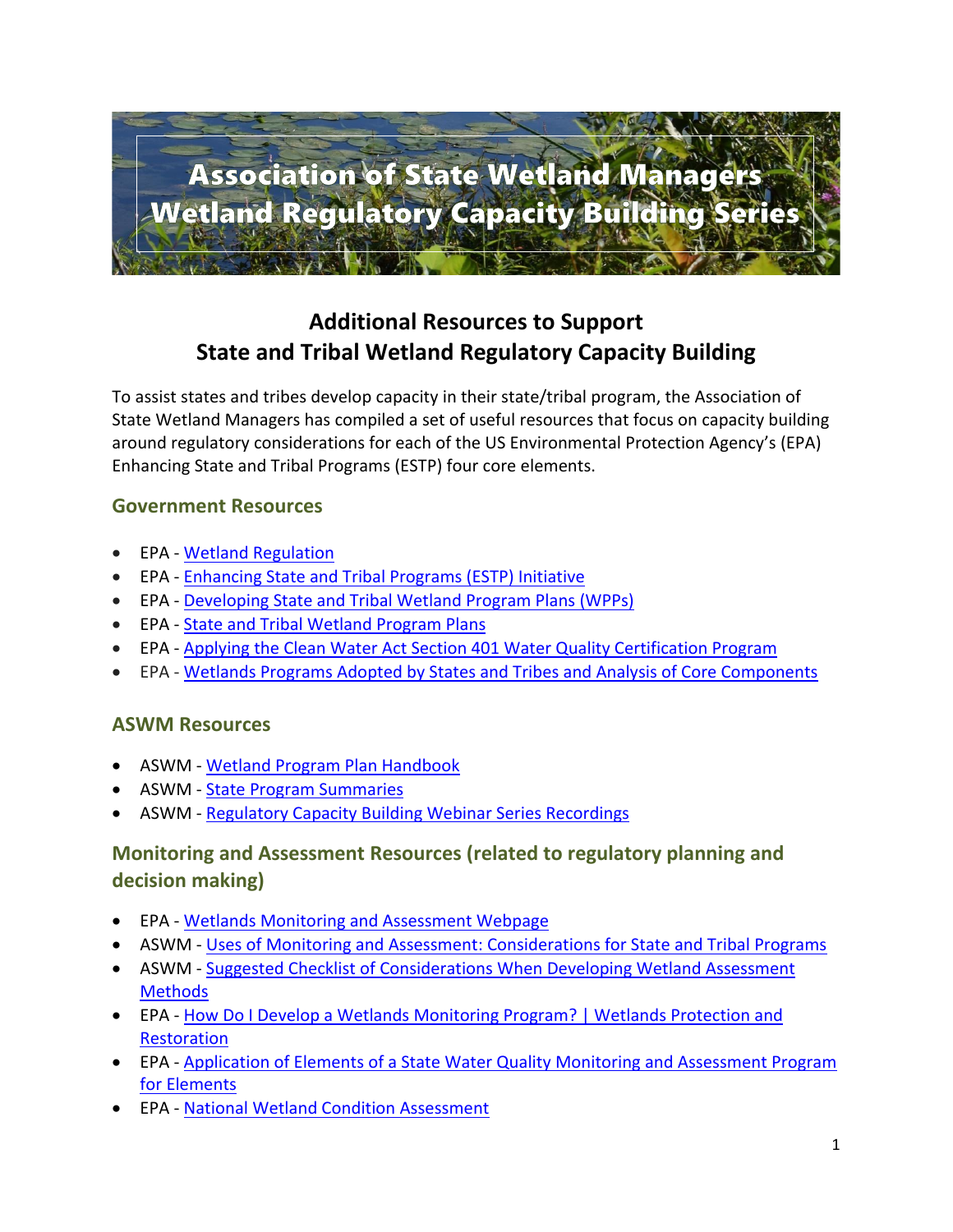*Examples of states with wetland water quality monitoring programs that states/tribes might want to contact for more information:*

• MD, NJ, OR, VT, WA

## **Wetland Water Quality Standards Resources**

- EPA [Wetland Water Quality Standards Webpage](https://www.epa.gov/wetlands/wetland-water-quality-standards)
- EPA Templates for Developing Wetland Water Quality Standards (Narrative)
- EPA [Water Quality Standards Academy | Water Quality Standards: Regulations and](https://www.epa.gov/wqs-tech/water-quality-standards-academy#basic)  **[Resources](https://www.epa.gov/wqs-tech/water-quality-standards-academy#basic)**
- EPA [Policy and Guidance Documents under CWA Section 404](https://www.epa.gov/cwa-404/policy-and-guidance-documents-under-cwa-section-404#1.0_Introduction)
- ASWM [States with Wetlands and Water Quality Standards](https://www.aswm.org/wetland-programs/water-quality-standards-for-wetlands/2780-states-with-wetlands-and-water-quality-standards-)
- ASWM [Wetland Water Quality Standards for States](https://www.aswm.org/aswm/349-uncategorised/2789-wetland-water-quality-standards-for-states)
- ASWM Status and Trends Report [Wetland Water Quality Standards](https://www.aswm.org/wetland-programs/water-quality-standards-for-wetlands/2780-states-with-wetlands-and-water-quality-standards-)
- ASWM [Discussion paper on developing state water quality standards for wetlands](https://www.aswm.org/pdf_lib/state_water_quality_standards_for_wetlands_061410.pdf) (Kusler, 2011)
- ASWM How wetlands differ from traditional waters; what this means to wetland water [quality standards](https://www.aswm.org/pdf_lib/how_wetlands_differ_from_traditional_waters_061410.pdf) (Kusler, 2011)
- ASWM Implications and management options for wetlands that fail to meet "designated [use" criteria](https://www.aswm.org/pdf_lib/implications_and_management_options_for_wetlands_061410.pdf) (Kusler, 2011)
- ASWM [TMDLs and Wetlands](https://www.aswm.org/pdf_lib/tmdls_and_wetlands_061410.pdf) (Kusler, 2011)
- EPA [Narrative Templates for Tribal Narrative Wetland Water Quality Standards](https://www.epa.gov/sites/production/files/2016-08/documents/narrative-templates-wetlands-wqs.pdf)
- EPA [Narrative Water Quality Standards](https://cfpub.epa.gov/watertrain/moduleFrame.cfm?parent_object_id=2615)

*Examples of states with wetland water quality standards that states/tribes might want to contact for more information:*

• CA, FL, MO (designated uses only), OH, PA, UT, WV

## **Voluntary Wetland Restoration Resources**

- EPA [Voluntary Wetland Restoration Webpage](https://www.epa.gov/wetlands/volunteer-monitoring-can-protect-wetlands)
- EPA [Developing a Voluntary Wetland Restoration and Protection Program for Webpage](https://www.epa.gov/wetlands/developing-voluntary-restoration-and-protection-program-wetlands)
- EPA [ESTP Framework: Voluntary Wetland Restoration and Protection](https://www.epa.gov/wetlands/voluntary-wetland-restoration-and-protection-core-element-framework)
- ASWM [Voluntary Wetland Restoration and Protection Website](https://aswm.org/wetland-programs/voluntary-restoration-protection)
- ASWM [Wetland Restoration: Contemporary Issues/Lessons Learned](https://www.aswm.org/pdf_lib/wetland_restoration_whitepaper_041415.pdf)
- Water Resource Registry.org [Watershed Resources Registry](https://watershedresourcesregistry.org/)

*Examples of states with strong voluntary wetland restoration programs that states/tribes might want to contact for more information:*

• Oregon, Minnesota, Massachusetts, Colorado, USFWS Partners Program, Wisconsin Wetland Association, NRC